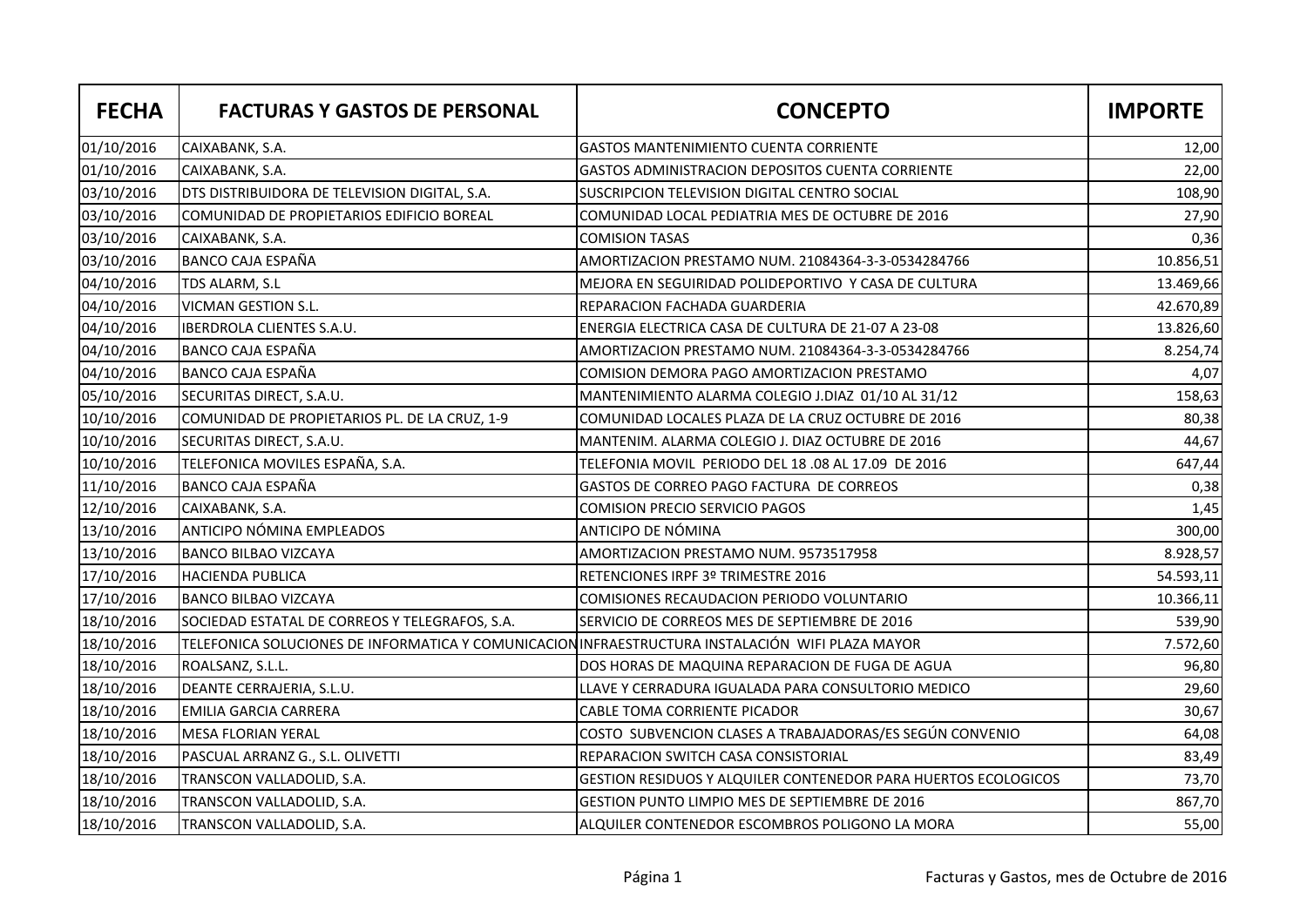| 18/10/2016 | CASA COLEGIO MAYOR MENENDEZ PELAYO - INEA | ANALISIS DE SUELO Y CONSEJOS DE ABONADO PARA HUERTOS ECOLOGICOS        | 84,58     |
|------------|-------------------------------------------|------------------------------------------------------------------------|-----------|
| 18/10/2016 | RICARDO ALONSO MUÑOZ                      | SUMINISTRO TABLEROS Y YESO PARA OBRAS DE ALBAÑILERIA                   | 62,65     |
| 18/10/2016 | GARCIA CARRERA FELIX(PELICANO)            | SUMINISTROS VARIOS DE FERRETERIA                                       | 441,70    |
| 18/10/2016 | <b>SERKONTEN</b>                          | MANTENIMIENTO CONTENEDORES Y PULVERIZADORES 01/10 AL 31/12             | 870,06    |
| 18/10/2016 | <b>SCHINDLER</b>                          | MANTENIMIENTO ASCENSOR CASA DE CULTURA MES DE SEPTIEMBRE               | 233,12    |
| 18/10/2016 | <b>SCHINDLER</b>                          | MANTENIM. ASCENSOR CENTRO SOCIAL POLIVALENTE MES DE SEPTIEMBRE         | 71,50     |
| 18/10/2016 | AGUAS DE VALLADOLID, S.A.                 | CONSUMO AGUA MES DE SEPTIEMBRE DE 2016                                 | 27.622,76 |
| 18/10/2016 | BELEN RIVAS MERINO                        | INCINERACION COLECTIVA Y PORTES RECOGIDA ANIMALES MUERTOS              | 81,40     |
| 18/10/2016 | CRISTALERIA GONDOMAR                      | COLOCACION CRISTALES COLEGIO FELIX CUADRADO LOMAS                      | 321,99    |
| 18/10/2016 | COMERCIAL DE FUNDICION VALLISOLETANA      | SUMINISTROS PARA REPARACIONES Y PARA ALBAÑILERIA                       | 517,30    |
| 18/10/2016 | FRANYAL, S.L.                             | MANTENIMIENTO SECTOR 3 Y 4 - MES DE SEPTIEMBRE DE 2016                 | 2.096,93  |
| 18/10/2016 | TECNICAS DE AHORRO ENERGETICO, S.L.       | MANTENIMIENTO CLIMATIZACION EDIFICIOS MUNICIPALES                      | 598,95    |
| 18/10/2016 | TECNICAS DE AHORRO ENERGETICO, S.L.       | MANTENIMIENTO CLIMATIZACION CASA DE CULTURA                            | 133,10    |
| 18/10/2016 | ZARDOYA OTIS, S.A.                        | MANTENIMIENTO ASCENSOR AYTO. 01/10 AL 31/12                            | 541,70    |
| 18/10/2016 | FLUME, S.L.                               | SUMINISTROS PARA REPARACION FUGA EN DEPOSITO YESERAS                   | 210,36    |
| 18/10/2016 | FLUME, S.L.                               | SUMINISTROS PARA REPARACION FUGA EN AVDA YESERAS                       | 22,53     |
| 18/10/2016 | <b>BANCO BILBAO VIZCAYA</b>               | COMISION RECAUDACION PERIODO VOLUNTARIO 15/09/AL 15/11-2016            | 4.349,18  |
| 18/10/2016 | <b>ACREEDORES VARIOS</b>                  | DEVOLUCION DE TASAS E IMPUESTOS POR ERROR DE EMISION                   | 649,29    |
| 18/10/2016 | <b>C.D BASKET LA CISTERNIGA</b>           | ABONO DEL 20% SUBVENCION C.D BASKET TEMPORADA 2015-2016                | 840,00    |
| 18/10/2016 | <b>VIGILANTES MUNICIPALES</b>             | KILOMETRAJE POR ASISTENCIA A CURSO "INTERVENCION POLICIAL Y SOCIAL CON | 45,22     |
| 19/10/2016 | TESORERIA GENERAL DE LA SEGURIDAD SOCIAL  | CUOTAS SS DEL MES DE FEBRERO POR COMPENSACIONES INDEBIDAS              | 76,54     |
| 19/10/2016 | DIPUTACION PROVINCIAL DE VALLADOLID       | CONVENIO RED PROVINCIAL DE TEATRO 2016                                 | 7.000,00  |
| 20/10/2016 | BRICOLAJE BRICOMAN S.L.U                  | ADQUISICION CAMPANA EXTRACTORA PARA CENTRO SOCIAL POLIVALENTE          | 89,00     |
| 20/10/2016 | DIPUTACION PROVINCIAL DE VALLADOLID       | PUBLICACION BOP 03/09/2016 "URBANIZACION TRAVESIA DE LA CISTERNIGA"    | 171,60    |
| 20/10/2016 | <b>BANCO BILBAO VIZCAYA</b>               | COMISION RECAUDACION PERIODO VOLUNTARIO 15/09 AL 15/11/2016            | 63,36     |
| 21/10/2016 | CAIXABANK, S.A.                           | <b>COMISION TASAS</b>                                                  | 0,36      |
| 24/10/2016 | BANCO CAJA ESPAÑA                         | AMORTIZACION PRESTAMO 21084364-3-0-0533537912                          | 1.377,58  |
| 25/10/2016 | NOMINAS LABORALES                         | NOMINAS LABORALES MES DE OCTUBRE                                       | 77.921,84 |
| 25/10/2016 | NOMINAS FUNCIONARIOS                      | NOMINAS FUNCIONARIOS MES DE OCTUBRE                                    | 22.278,59 |
| 25/10/2016 | NOMINAS CONCEJALES Y ALCALDE              | NOMINAS CONCEJALES Y ALCALDE MES DE OCTUBRE                            | 4.003,16  |
| 25/10/2016 | REGULARIZACIÓN NOMINAS EMPLEADOS/AS       | NOMINA PAGADA DE MENOS EN SEPTIEMBRE A ABONAR EN OCTUBRE               | 28,89     |
| 25/10/2016 | NIKE VALLADOLID FACTORY STORE             | ADQUISICION CALZADO PARA PERSONAL DE LIMPIEZA DE EDIFICIOS             | 350,00    |
| 26/10/2016 | MANCOMUNIDAD PINODUERO                    | CUOTA ORDINARIA MANCOMUNIDAD MES DE OCTUBRE DE 2016                    | 19.445,00 |